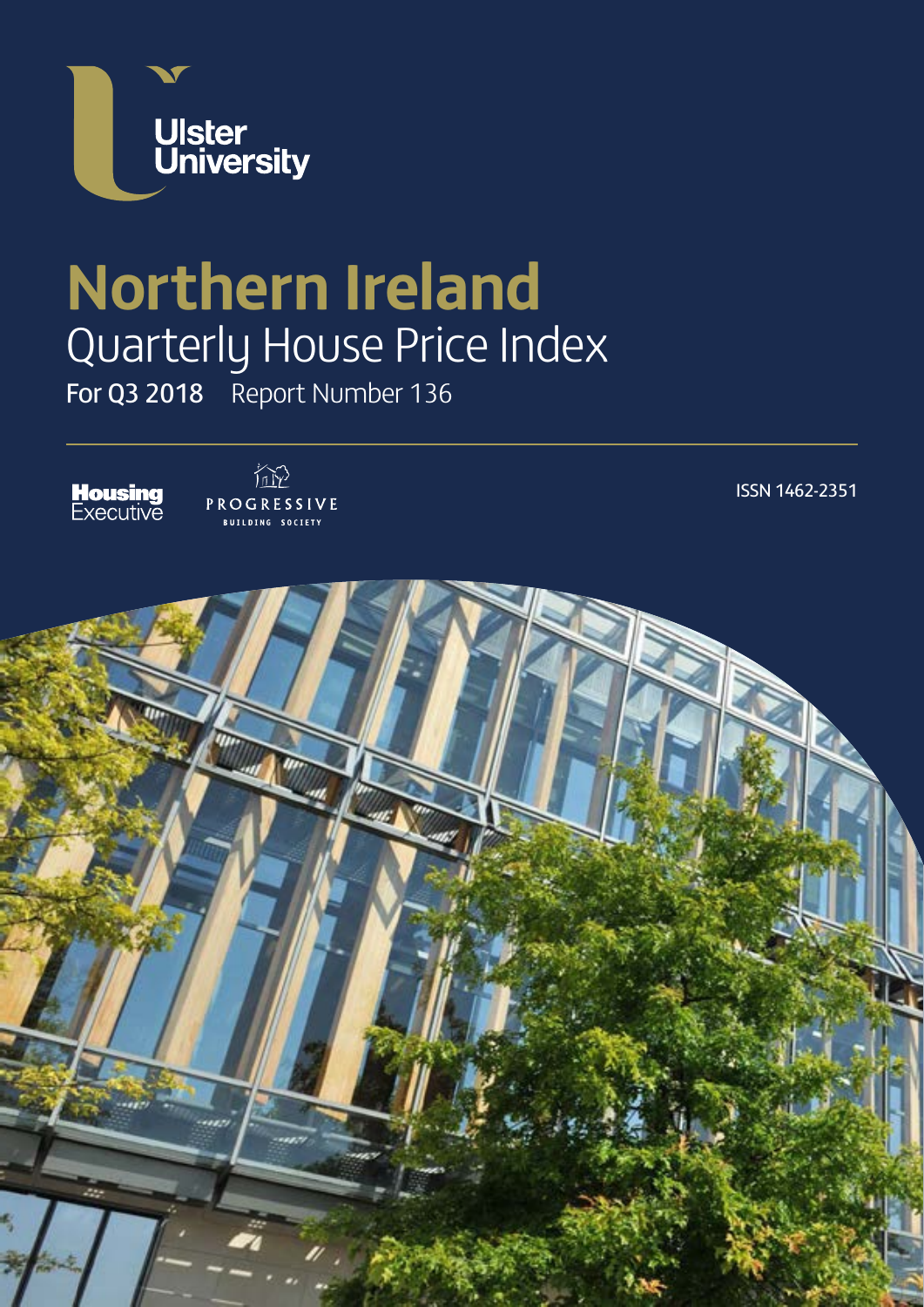### Introduction

This survey analyses the performance of the Northern Ireland housing market during the third quarter of 2018, the months of July, August and September. The report is concerned with trends and spatial patterns in the housing market drawing comparisons with the third quarter of 2017 as a measure of annual change, and with the second quarter of 2018, as an indicator of quarterly change. The report, produced by Ulster University, is in partnership with the Northern Ireland Housing Executive and Progressive Building Society.

The price statistics are based on market evidence from a sample of 2,091 sales in the third quarter of the year. The volume of transactions in the survey is slightly lower, but highly comparable to that for the second quarter of the year. Information is presented on the residential property market for Northern Ireland, with an analysis of average sale price by different property types. The overall performance of the housing market, measured by a weighted index, reflects the market share of each property type. The index captures various movements within a single statistic and allows for the analysis of changes over time. Regional level analysis considers trends in market areas throughout Northern Ireland.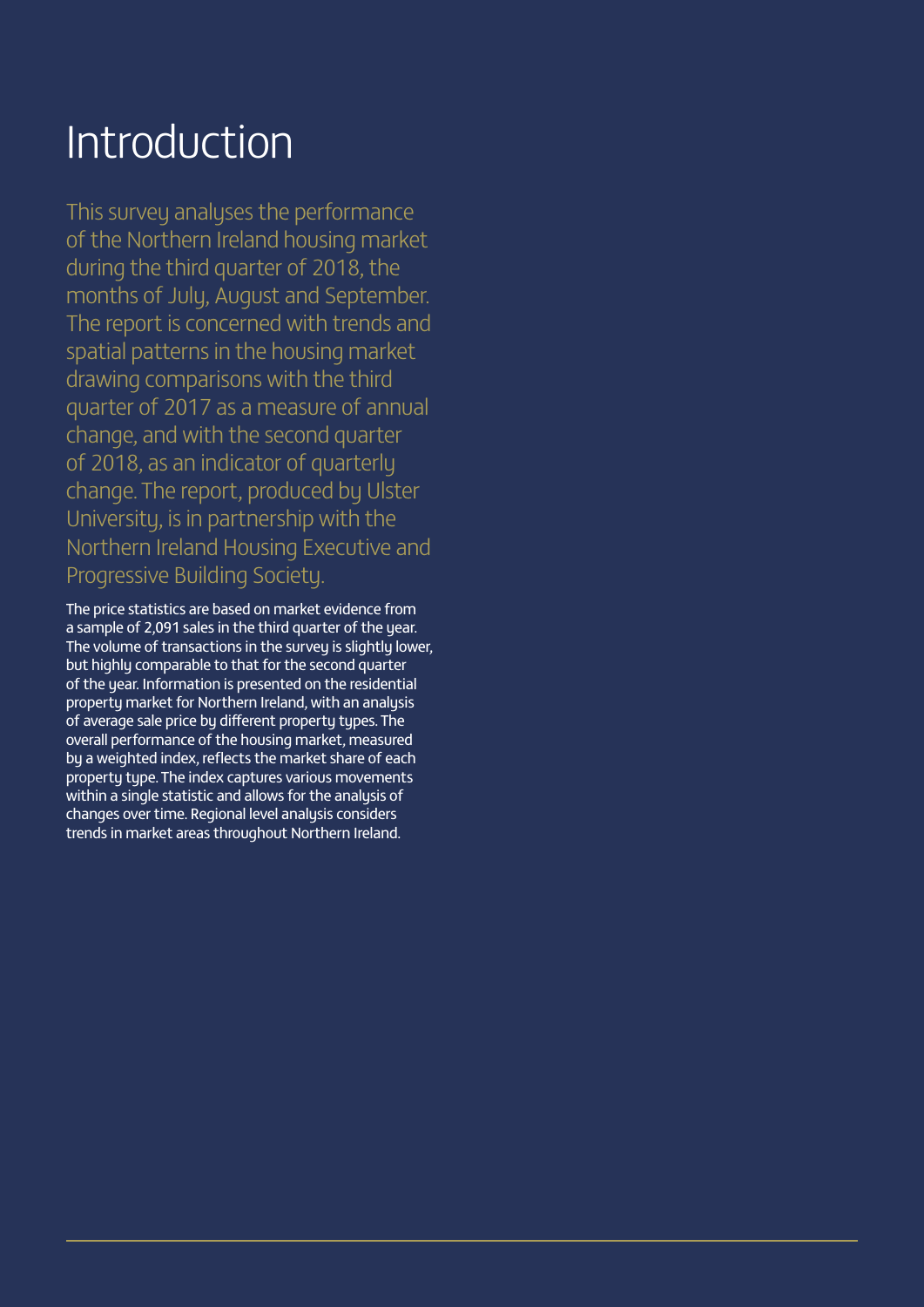### **Contents**

| Maintaining the supply of quality stock           |    |
|---------------------------------------------------|----|
| <b>Foreword from Progressive Building Society</b> | 4  |
| <b>General Market Trends</b>                      | 5. |
| Performance by Property Type                      | 6  |
| Performance by Region                             | 8  |
| The House Price Index                             | 10 |
| <b>Contributors</b>                               |    |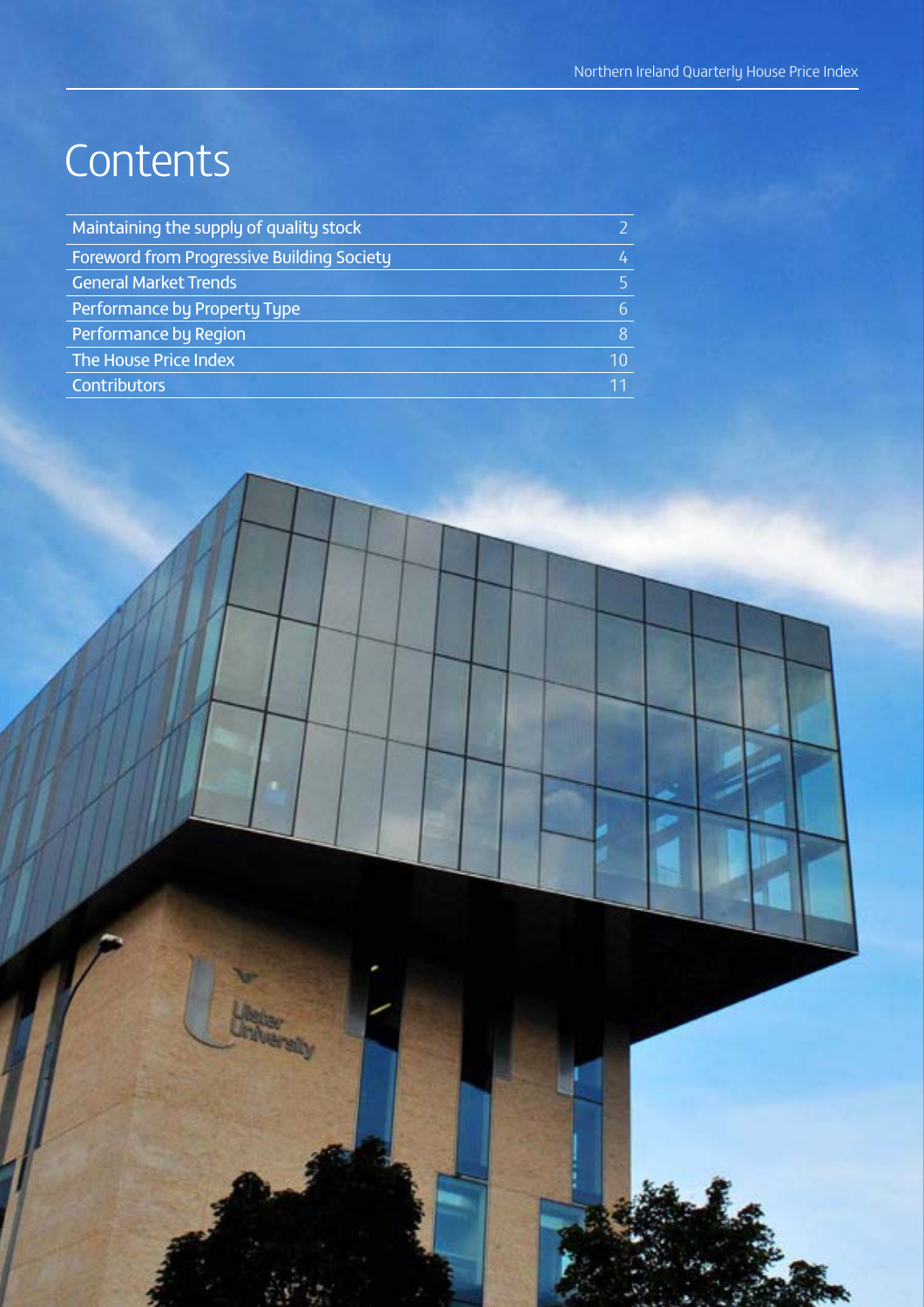## Maintaining the supply of quality stock

The latest Quarterly House Price Index shows that the average price of properties sold in Northern Ireland during the third quarter of 2018 was £161,948; this figure was marginally lower than during the previous quarter, but slightly higher (by 1.5% on a weighted basis) than during the equivalent quarter in 2017.

Based on a sample of 2,091 sales, which is also very much in line with the number of transactions in the previous quarter, the analysis points to a generally stable market, albeit with some variation by property type and location. The qualitative feedback from a selection of estate agents confirms no perception of significant change in the overall structure and direction of the market over the quarter.

However, agents' feedback also provides an interesting insight into the perspectives and position of buyers, with a perceived reduction in buy-to-let sales and a sense that many – particularly first time buyers – have limited financial capacity to undertake substantial repairs or improvements once the costs of house purchase have been met. In this context, the quality of the housing supply is an important factor in the overall functioning of the housing market, ensuring that first time buyers and movers alike can secure properties that are affordable not only in terms of the purchase price, but with regard to initial repairs and refurbishment and ongoing upkeep.

At the Housing Executive's recent Insight seminar, a range of findings from the 2016 House Condition Survey were presented and discussed, following publication of the full survey report earlier this year. The Housing Executive has a statutory responsibility to examine housing conditions

in Northern Ireland, and the 2016 survey was the twelfth undertaken since 1974. The findings provide a wealth of information on the housing stock in the region, and enable key indicators to be tracked over time.

Delegates attending the event heard that Northern Ireland's housing stock is comparatively new; almost two thirds of dwellings in the region (65%) were constructed after 1965, compared with around 44% in England. With the addition of new dwellings and a reduction in the number and proportion of older (pre-1919) properties, it is therefore not surprising that the overall state of repair of the housing stock in Northern Ireland improved over the decade leading up to the 2016 survey; the proportion of dwellings that had at least one fault (i.e. any fabric disrepair) fell from 52% in 2006 to 44% in 2016. Disrepair was primarily related to vacancy; almost three quarters of the vacant stock (71%) had some level of fabric disrepair, and 90% of dwellings that had been vacant for more than one year had at least one fault. The proportion of dwellings with any fabric disrepair was lowest in the owner occupied sector (39%) and around 10 percentage points higher in both the private and social rented sectors (49% and 50% respectively).

However, as Table 1 indicates, the mean cost per dwelling of basic repairs (i.e. urgent repairs to the exterior fabric plus

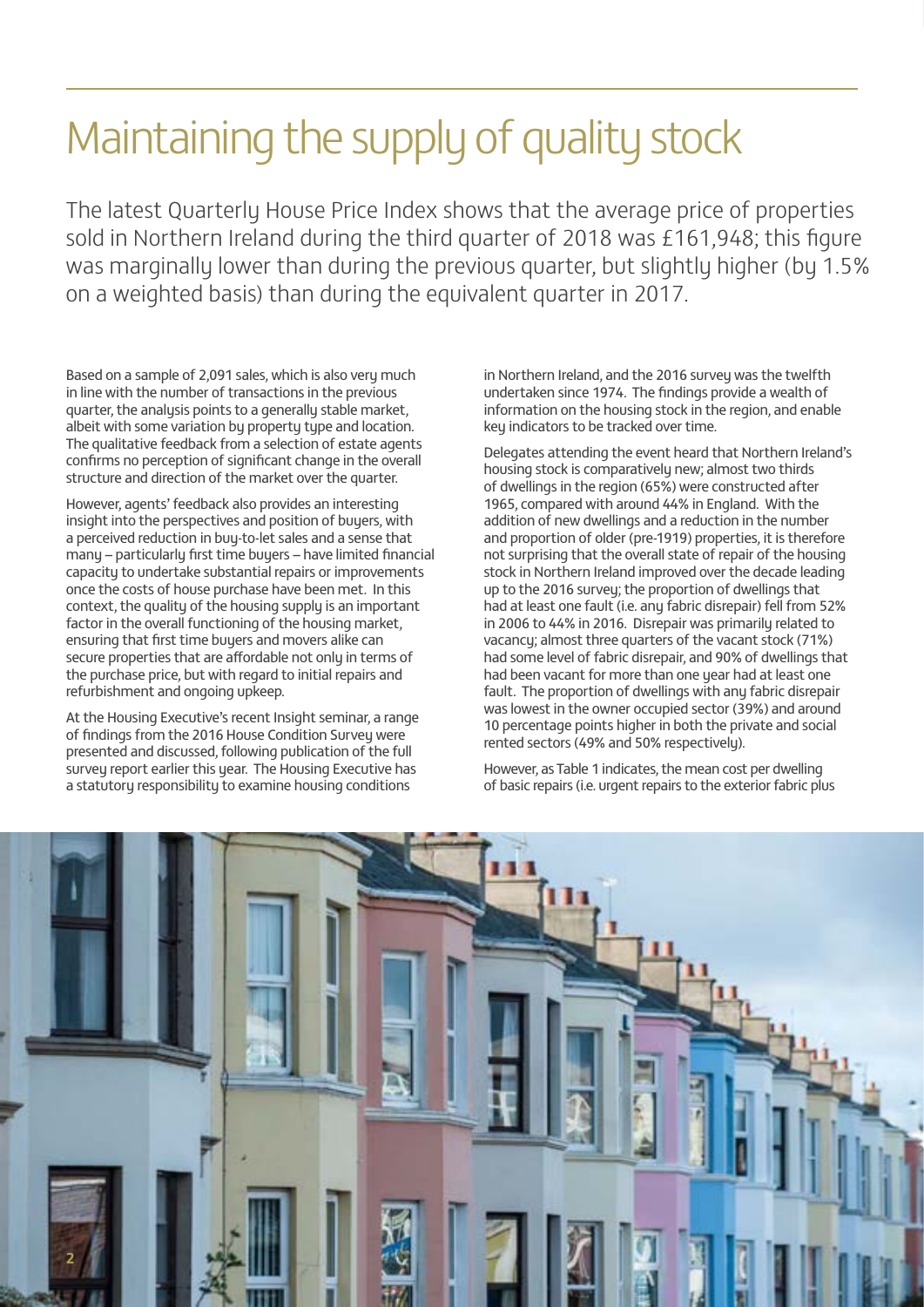

additional visible work required to be carried out to the internal and external fabric of the dwelling in the medium term) was estimated to be substantially higher in both the owner occupied and private rented sectors than in the social sector. Based on these costs, the survey suggests that in 2016 the amount required to carry out the basic repairs needed in Northern Ireland's owner occupied and private rented sectors totalled around £555 million – 91% of the total expenditure required on basic repairs to the occupied stock.

#### Table 1: Mean basic repair costs by tenure, 2016

|                                    | <b>Mean basic</b><br>repair cost (£) | <b>Total basic</b><br>repair cost (£) |
|------------------------------------|--------------------------------------|---------------------------------------|
| Owner occupied                     | 886.99                               | 438,759,588                           |
| <b>Private Rented &amp; Others</b> | 852.06                               | 115,862,548                           |
| <b>Social Housing</b>              | 413.80                               | 50,024,835                            |
| All occupied stock                 | 804.55                               | 604,647,120                           |
| Vacant                             | 11,086.56                            | 315,634,416                           |
| <b>All Stock</b>                   | 1,179.89                             | 920,314,443                           |

Although the estimated basic repair costs for occupied stock increased for all three tenures between 2011 and 2016, the estimated costs per square metre of the basic repairs needed to Northern Ireland's housing stock across the occupied tenures in 2016 were lower than in England, underlining the value of investment in the housing stock here over recent decades.

However, with continuing pressure on both public spending and household finances – and little available evidence on the extent of private landlords' capacity to invest in the properties they own – the House Condition Survey findings emphasise both the need for, and the value of, continued investment in the new and existing housing stock to maintain the supply of quality dwellings necessary for a healthy housing market and sustainable residential property ownership.

#### **Karly Greene**

Head of Research and Equality, Northern Ireland Housing Executive **E:** karly.greene@nihe.gov.uk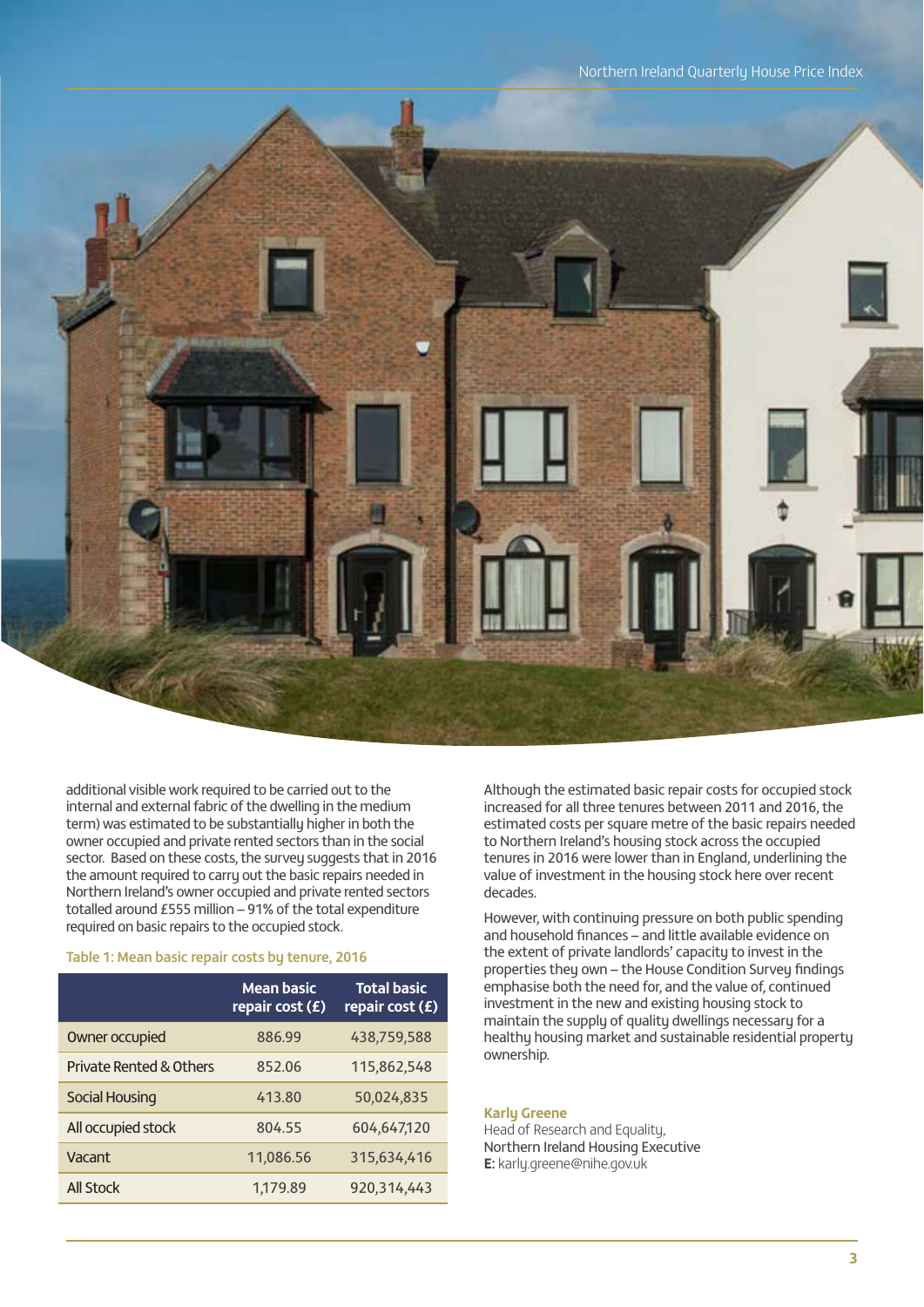# Foreword from Progressive Building Society

After strong growth in the first half of the year, the Northern Ireland house market has consolidated with house prices relatively flat in the third quarter of 2018. While there were weaker rates of price growth in the most recent quarter, overall the Northern Ireland residential sector remains in a healthy position.

The report highlighted some specific trends within the sector including purchases at the top and bottom of the market which were strong with fewer buy to let sales taking place. The new buy to let tax change means that landlords face higher tax bills on rental income and emerging evidence from the report is that the new system is starting to have an impact.

The lack of clarity around the future relationship between the UK and the EU and the specific and inherent challenges for Northern Ireland may also have curbed investment in the housing market. However, continued affordability, sustainable growth, a resilient economic environment and low unemployment means that the market is in a positive place.

### Regional Outlook

Belfast's performance this quarter is one of the few areas to have a lower overall average price (£170,271) compared to Q3 2017. Analysis of property types shows a variable performance with apartments up by 4.4% over the year, detached houses up by 3.6% while the average price of townhouses is virtually unchanged. In contrast the average price of a semi-detached house is down by 3.6% and detached bungalows by 6%. As the highest price sub market in the city, the overall price in South Belfast continues to increase whereas in East Belfast the average price is slightly lower and in West Belfast the average price of £122, 834 remains unchanged.

Within the commuter zone of the Belfast Metropolitan Area a different picture is apparent with higher average sales prices prevailing. In North Down prices are up by 7.2% compared to the third quarter of 2017, though the Lisburn market is characterised by a more variable performance with all property types down compared to last year.

In the North, North West and Mid-Ulster average prices are up over the year with Derry/Strabane seeing a significant rise over the year of 10.5%. Craigavon and Armagh remain unchanged in 2018 with a slight decline of 0.4% in in the last quarter. A somewhat variable regional picture reflects specific local circumstances and potential exposure to a fluid economic environment.

### Forward look

Looking ahead there is no doubt that we need a swift and satisfactory economic conclusion to the Brexit process. While it has not had an abiding influence on the Northern Ireland housing market to date the outcome of the on-going negotiations and any final agreement will influence the sector.

There were positives within the recent budget with the announcement of a £350m Belfast City Deal with negotiations for Derry and Strabane to create a similar deal due to take place as well. However, the impact of stalled infrastructural development in Northern Ireland due to lack of a functioning executive is being felt in the economy and a dunamic political local environment would do much to address this.

The long-term outlook for 2019 and beyond for the Northern Ireland's housing market is affordability were a sustainable local housing market can be maintained.

#### **Michael Boyd Deputy Chief Executive & Finance Director Progressive Building Society**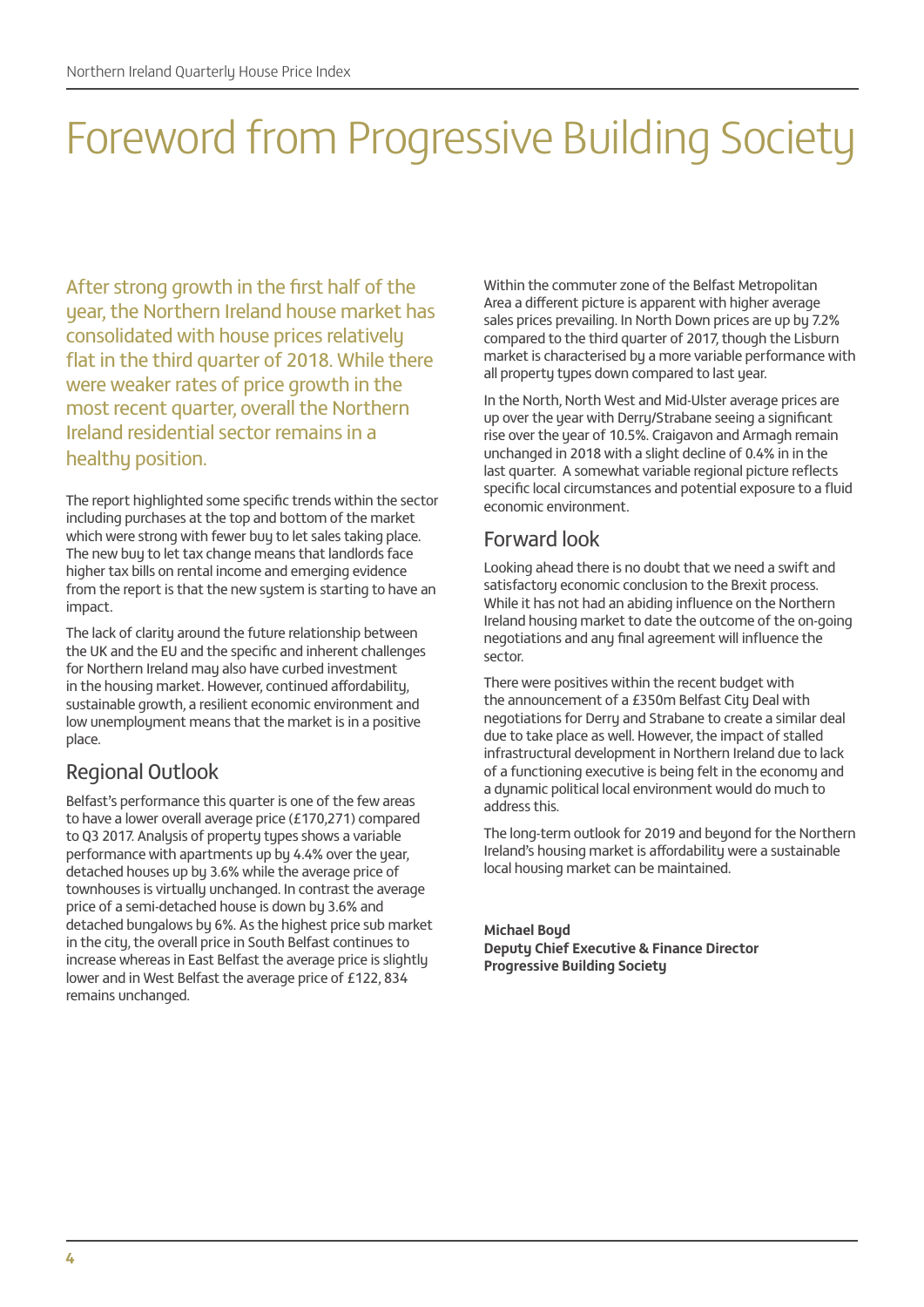### General Market Trends

The main finding of this survey is one of consolidation of average price levels building upon the strong performance of the Northern Ireland housing market over the last year.

This latest survey of the Northern Ireland residential sector is indicative of a market that is still in a relatively healthy position, but with evidence of weaker rates of price growth compared to the strong performance over recent quarters. Reflecting this slightly weaker position, the volume of house sales in the survey is somewhat lower this quarter though the overall picture is still positive, maintaining a sustainable housing market.

In relation to performance, the overall average price for the third quarter of 2018 (£161,948) represents, in simple percentage terms, an annual increase of only 0.7% relative to the third quarter of 2017. However, allowing for differences in sample mix by property type, the weighted increase over the year, and the preferred measure for these surveys, is marginally higher, at 1.5%. Average house price over the quarter in simple percentage terms is largely unchanged, down by 0.2%; however, once changes in sample mix are allowed for, there is a weighted increase of 1% relative to the second quarter of 2018.

In terms of estate agent perceptions, there was a feeling of relatively little change in the housing market over the quarter, though concerns were again expressed regarding future unknowns notably any negative implications stemming from Brexit. There was an interesting

perspective that the top and bottom ends of the market were strong and that fewer buy to let sales were taking place. It was also apparent that purchasers were, in the main, looking for properties requiring little repairs apart from cosmetic updating as deposit requirements frequently meant little available surplus funds on the part of buyers.

Reflecting the consolidation in the Northern Ireland housing market, the distribution of sale prices is highly similar to the previous quarter; the share of lower priced properties at or below £100,000 has remained at 23% and properties sold at or below £150,000 accounted for 60% of transactions, compared to 58% in the previous survey. For the higher price bands, 80% of transactions are at or below £200,000, 88% of properties sold at or below £250,000 and 93% at or below £300,000. Overall, the analysis by price band is indicative of a relatively stable and still affordable housing market in Northern Ireland, with price spreads relatively unchanged over the quarter.

The market share by property type remains broadly consistent with previous reports, but with some subtle changes in composition of the sample that contribute to the current price structure. Semi-detached houses continue to be the dominant sector and, with a slightly higher share, take one third of all transactions (33%, n=701). Terraced/townhouses also have an increased representation (24%, n=498) while detached houses take 22% of all sales (n=449) down slightly on the previous survey. Apartments also have a lower market share (down to 10% (n=210)), with detached bungalows (8%, n=171) and semi-detached bungalows (3%, n=62) taking the smallest share of the market. The number of newly built properties is considerably reduced, down to 19% of sales (n=204), compared to 28% of transactions during the second quarter.



| Terrace/townhouse      | 74% |
|------------------------|-----|
| Semi-detached house    | 33% |
| Detached house         | 22% |
| Semi-detached bungalow | 3%  |
| Detached bungalow      | 8%  |
| Apartment              | 1በ% |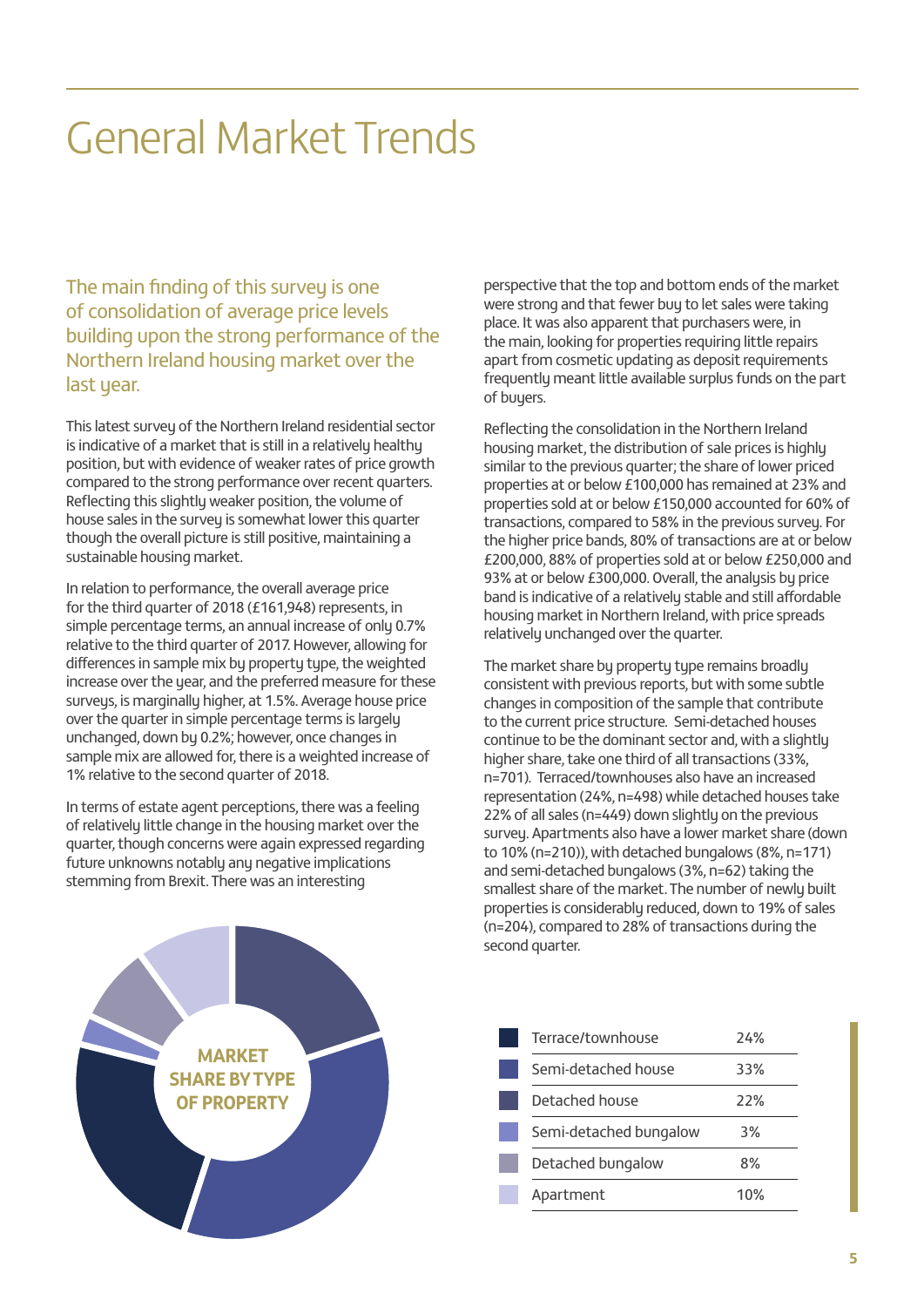

### Performance by Property Type

Performance by individual property type reflects the slower market conditions in this survey, though apartments are more volatile and have performed strongly over the annual time horizon.

Annual performance provides a snapshot comparing the current average price with corresponding statistics for the third quarter of 2017. Reflecting the overall trend, rates of increase in average price are low with terraced/townhouses (£108,805) up by 0.6%, semi-detached houses (£149,796) also up by 0.6% and detached bungalows (£182,198) by 0.5%. Semidetached bungalows (£124,087) are up by 3.2% while the average price of apartments (£141,947) is again substantially up over the year, by 14.6%, building upon the strong performance noted for this sector in both the first and second quarters. Detached houses (£246,735) are the only property type to have a lower average sale price over the year, though by a relatively small margin (down by 1.4%). Reflecting these changes and the differing volumes of transactions, the overall weighted annual increase relative to the third quarter of 2017 is 1.5%.

Short-term performance considers average price levels against those for the second quarter of 2018; over this shorter time period there was a slightly less consistent and more variable picture. Terraced/townhouses increased by 2.8% over the quarter, while detached houses, in contrast to their annual performance, have an average sale price up by 2.9% and detached bungalows increased by 5.1%. In contrast, semidetached houses are slightly lower (down by 0.5%), while semi-detached bungalows are down by 1.7%. There is evidence that the average price of apartments has corrected to a certain extent and is down by 6.2%. Reflecting these changes and the differing volumes of transactions, the overall weighted quarterly increase, relative to the second quarter of 2018, is 1%.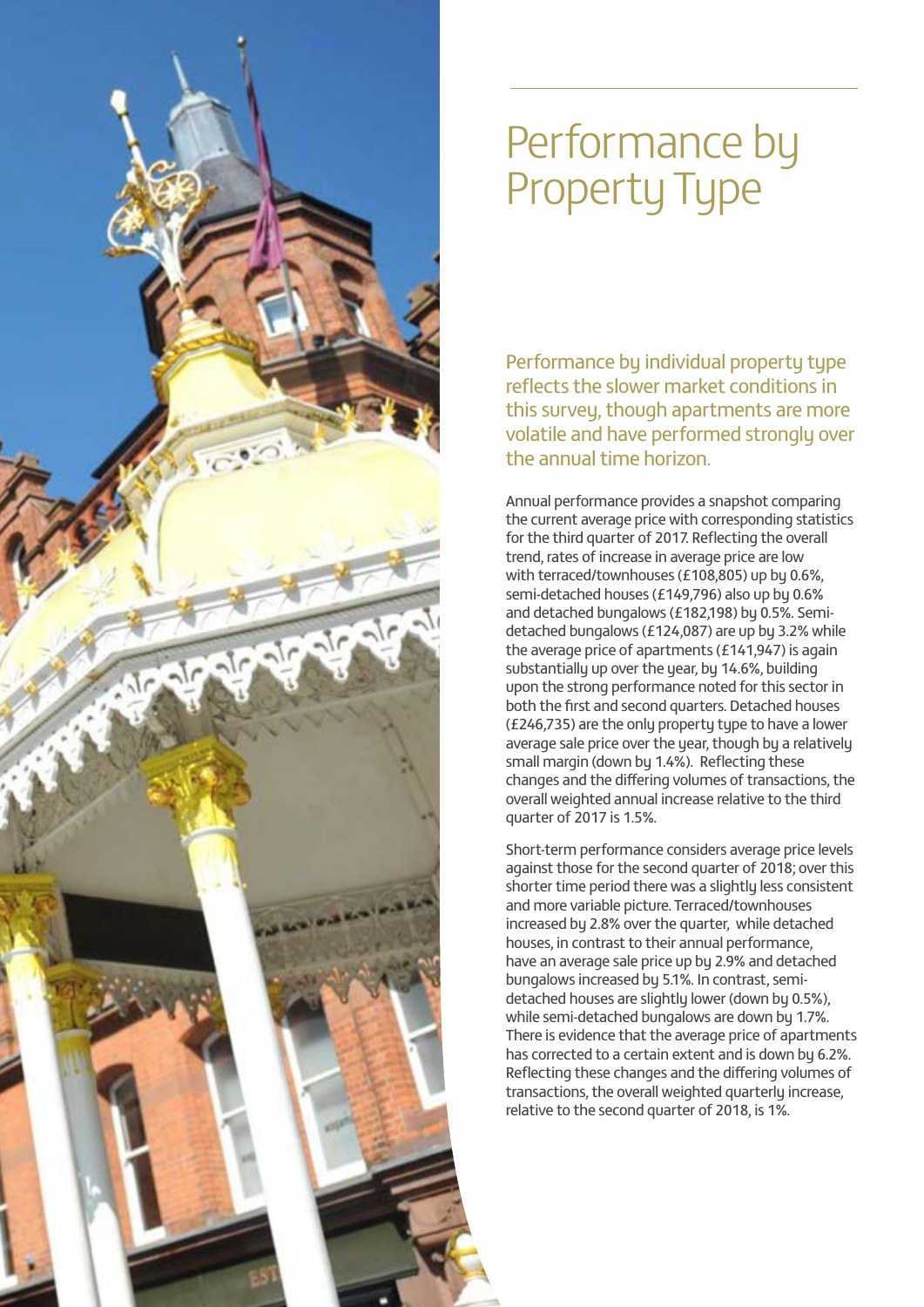# Average price by region and property type

| <b>Region</b>                      | <b>All</b> | <b>Terrace</b> | <b>SD House</b> | <b>Detached House</b> |
|------------------------------------|------------|----------------|-----------------|-----------------------|
| Northern Ireland                   | £161,948   | £108,805       | £149,796        | £246,735              |
| <b>Belfast</b>                     | £170,271   | £112,471       | £171,780        | £308,895              |
| North Down                         | £194,860   | £132,307       | £170,049        | £278,349              |
| Lisburn                            | £169,057   | £123,706       | £152,734        | £263,269              |
| <b>East Antrim</b>                 | £147,115   | £92,682        | £130,473        | £241,179              |
| L'derry/Strabane                   | £125,913   | £85,254        | £113,345        | £178,547              |
| Antrim/Ballymena                   | £152,352   | £106,658       | £130,131        | £194,157              |
| Coleraine/Limavady/North Coast     | £156,096   | £111,817       | £148,618        | £214,741              |
| Enniskillen/Fermanagh/South Tyrone | £190,279   | $\star$        | £108,044        | £256,782              |
| Mid Ulster                         | £144,933   | £95,597        | £123,000        | £208,967              |
| Mid and South Down                 | £157,442   | £119,393       | £139,975        | £219,943              |
| Craigavon/Armagh                   | £129,921   | £84,218        | £121,628        | £193,851              |

| <b>Region</b>                      | <b>SD Bungalow</b> | <b>Detached Bungalow</b> | Apartment |
|------------------------------------|--------------------|--------------------------|-----------|
| Northern Ireland                   | £124,087           | £182,198                 | £141,947  |
| <b>Belfast</b>                     | £107,350           | £212,336                 | £131,742  |
| North Down                         | £129,850           | £204,530                 | £192,385  |
| Lisburn                            | $\star$            | $\star$                  | £120,172  |
| <b>East Antrim</b>                 | £123,475           | £163,114                 | £119,574  |
| L'derry/Strabane                   | £134,039           | £153,400                 | $\star$   |
| Antrim/Ballymena                   | $\star$            | £180,531                 | £104,890  |
| Coleraine/Limavady/North Coast     | £124,869           | £167,490                 | £175,191  |
| Enniskillen/Fermanagh/South Tyrone | $\star$            | £169,369                 | $\star$   |
| Mid Ulster                         | £111,974           | £194,297                 | $\star$   |
| Mid and South Down                 | $\star$            | £177,114                 | £133,290  |
| Craigavon/Armagh                   | $\star$            | $\star$                  | $\star$   |

| <b>Market sector</b>   | <b>Annual</b><br>% change | Quarterly<br>% change | <b>Average Price</b><br>Q3 2018 | <b>Average Price</b><br>Q1-Q3 2018 |
|------------------------|---------------------------|-----------------------|---------------------------------|------------------------------------|
| Terrace/townhouse      | 0.6%                      | 2.8%                  | £108,805                        | £106,332                           |
| Semi-detached house    | 0.6%                      | $-0.5%$               | £149,796                        | £149,756                           |
| Detached house         | $-1.4%$                   | 2.9%                  | £246,735                        | £246,637                           |
| Semi-detached bungalow | 3.2%                      | $-1.7%$               | £124,087                        | £120,920                           |
| Detached bungalow      | 0.5%                      | 5.1%                  | £182,198                        | £177,468                           |
| Apartment              | 14.6%                     | $-6.2%$               | £141,947                        | £144,042                           |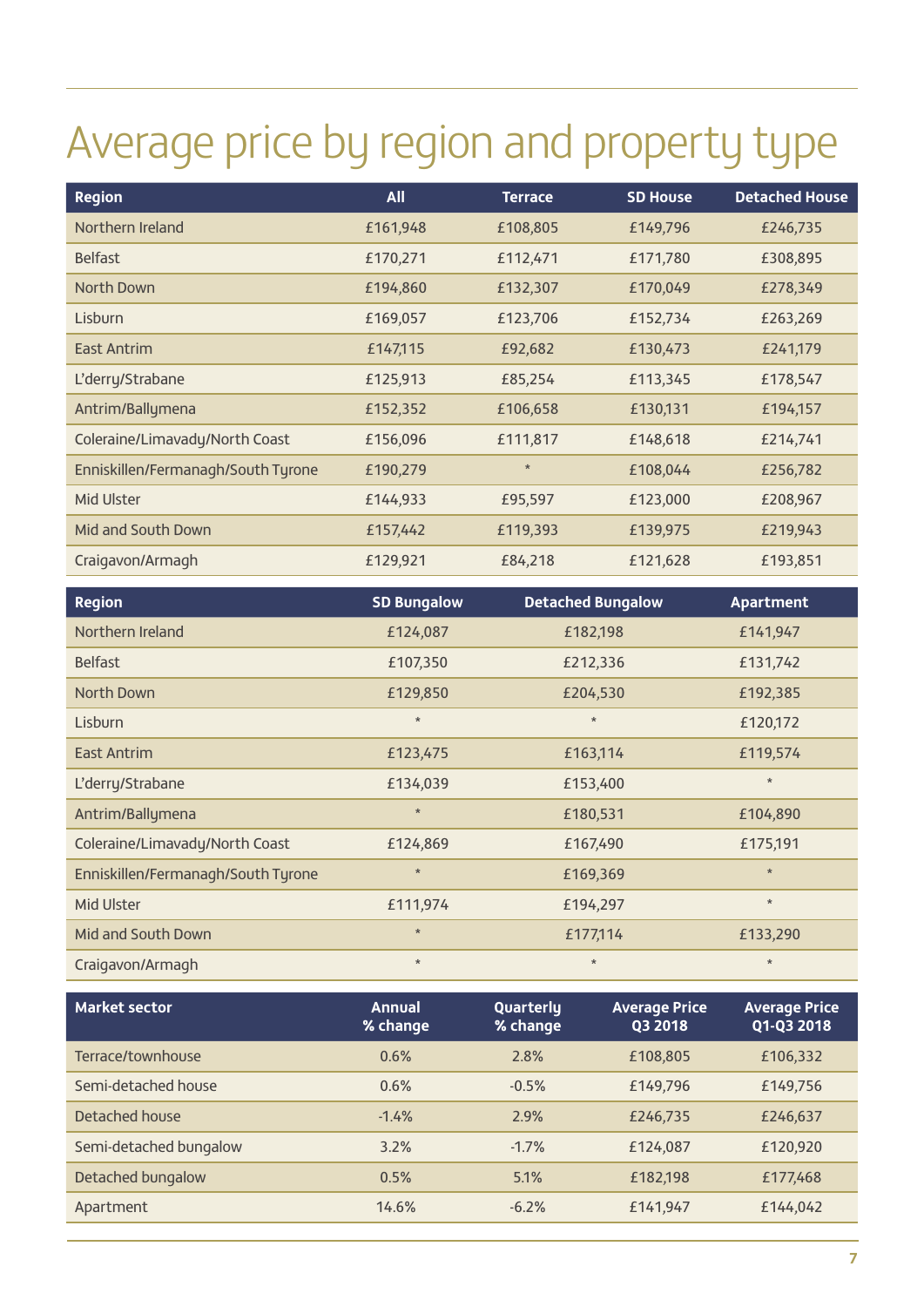## Performance by Region

At the regional level, there is a general upward shift in average price levels for most of At the regional level, there is a general upward shift in average price levels for most of the market areas, although the picture is variable by location and property type.

#### **Belfast**

Belfast is one of the few market areas to have a lower overall average price (£170,271), compared with the third quarter of 2017. Although this has been a marginal decline of only 1.9%, it nevertheless reverses the strong rates of price increase apparent in the previous report. Furthermore, analysis by property type highlights a rather variable performance with apartments (£131,742) up by 4.4% over the year and detached houses (£308,895) up by 3.6%, while the average price of terraced/townhouses (£112,471) is virtually unchanged (down by 0.1%). In contrast, the average price of semi-detached houses (£171,780) is down by 3.6% and detached bungalows (£212,336) by 6%. Over the quarter, there has been a slight decline in the overall average sale price, by -1.3%; all property types are characterised by lower average prices, with the expectation of detached houses, which are up by 2.3%.

In South Belfast, the overall average price (£241,982) is slightly higher this quarter and this is again the highest priced sub-market in the city, with the average price of terrace/townhouses £178,047, semi-detached houses £225,432, detached houses £402,052 and apartments £141,379. In East Belfast (£180,454), the average price this quarter is slightly lower, with terraced/townhouses £111,608, semi-detached houses £193,432, detached houses £305,763 and apartments £158,876. In West Belfast, the overall average price (£122,834) is largely unchanged this quarter, with terrace/townhouses £100,098, semi-detached houses £145,486 and apartments £102,002. For North Belfast the overall average price (£118,985) is slightly higher this quarter, with terraced/townhouses £80,358, semi-detached houses £122,259, detached houses £201,882 and apartments £89,750.

#### **Belfast Metropolitan Area**

Within the commuter zone of the Belfast Metropolitan Area a somewhat different picture is apparent, with higher average sale prices generally prevailing, though the Lisburn market is characterised by a more variable performance.

For North Down, the overall average price (£194,860) is again appreciably higher over the year, up by 7.2% relative to the third quarter of 2017. In terms of property type, apartments (£192,385) again command a high average price similar to the previous report, with the average sale price inflated by new development schemes. In this survey 26% of apartment sales in the North Down area were newly built properties. Semi-detached houses (£170,049) are also performing strongly, with an 18.3% increase over the year. In comparison, the other property types – notably detached houses (£278,349), which were up by only 0.6% - have slower rates of price growth and in the case of terraced/townhouses (£132,307) the average sale price reduced by 3%. In terms of quarterly performance, there has been an increase of 2.4% in overall sale price and all property types, with the exception

of semi-detached bungalows (£129,580), rose in value.

For Lisburn, the overall average price (£169,057), whilst amongst the highest in Northern Ireland, is down, reflecting the more variable market that has prevailed in this area in recent quarters. This pattern of reduced average sale price is apparent across all property types, with detached houses (£263,269) down by 7.9% and terraced/townhouses (£123,706) down by 6%. The semi-detached house market (£152,734) performed best, with average sale price down by only 1.8%. In contrast, the quarterly picture indicates a significantly improved housing market, with average sale price up by 3.9% relative to the second quarter and all property types characterised by higher sale prices. The strongest performance is for terraced/townhouses (up by 8.3%) and detached houses, which showed a 3.6% price increase.

In East Antrim, the overall average price (£147,115) is again substantially higher, repeating the trend in recent reports which have shown consistent rates of price increase for this market area. This survey shows a 5.3% annual increase, with strongest performance in the terraced/townhouse sector (£92,682; up by 20.3%), detached houses (£241,179; up by 7.6%) and semi-detached houses (£130,473; up by 4.9%). Over the quarter, there is a 2% increase in overall average sale price with apartments (£119,574) again significantly higher (up by 15.2%), influenced by a high representation of new build property (37% of apartments), and terraced/ townhouses up by 10.0%.

#### **The North and North West**

For market areas in the North and North West, average price levels are stronger over the year but are characterised by particular local circumstances.

For Antrim/Ballymena the overall average price (£152,352) is up over the year by 7.3%. However, analysis by property type reveals considerable variability in price movement. For terraced/townhouses (£106,658), the high average price reflects an increase of 6% over the year; likewise, semidetached houses (£130,131) are significantly higher over the annual timeframe (up by 13.6%), and apartments (£104,890) increased by 4.7% over the year. In contrast, detached houses (£194,157) have fallen back substantially, with overall average sale price down by 13.4%. Over the quarter, the overall average price increased significantly (by 14.4%), with most property types up over this shorter period, notably detached houses and apartments which show strong price swings relative to the previous survey.

For the Coleraine/Limavady/North Coast market (£156,096), the pattern of high average prices is again apparent but there is certain evidence of consolidation over the year with the overall annual rate of change now negative by 1%,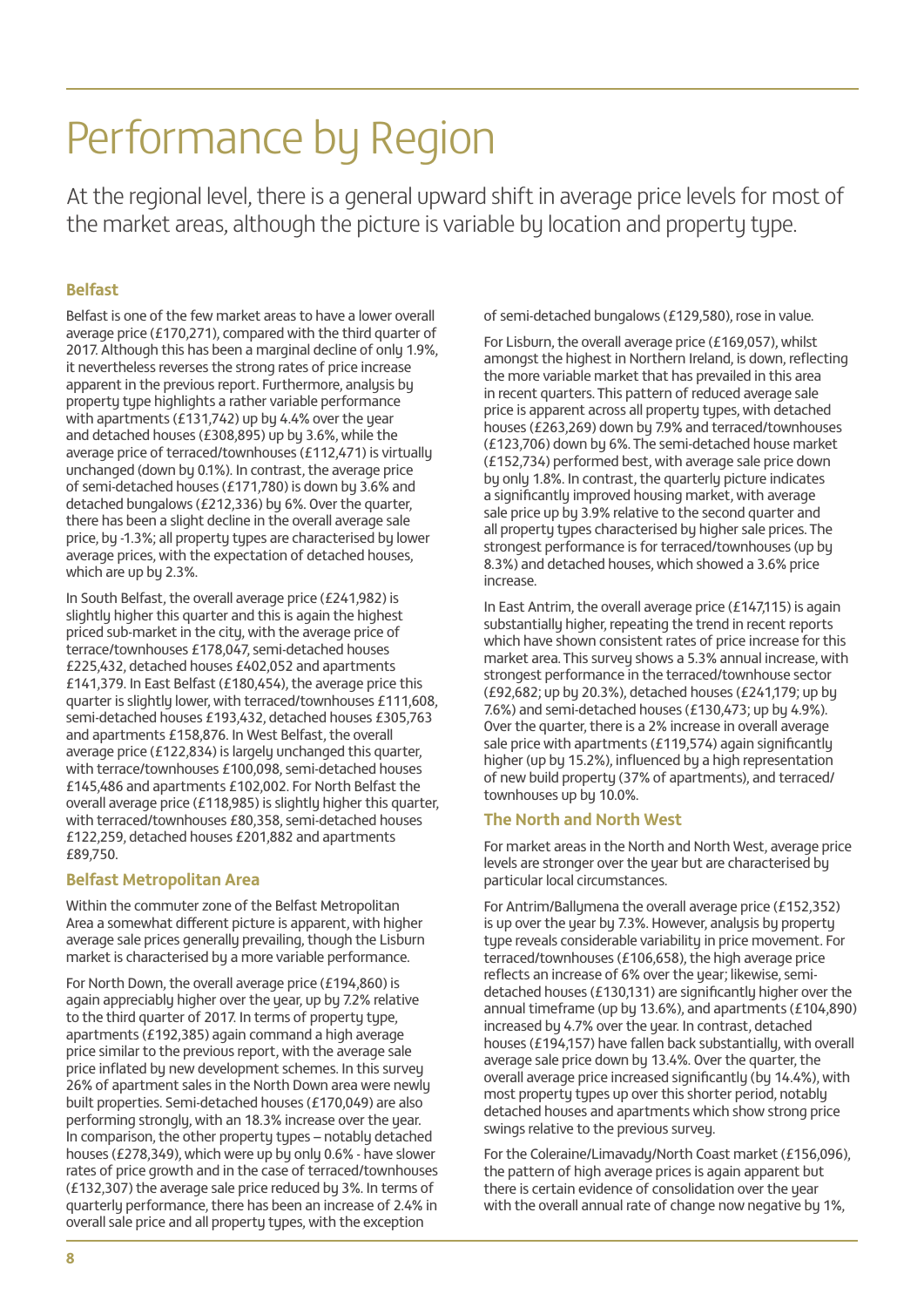contrasting with the sharp rates of price increase reported in recent surveys. However, in terms of performance levels, most property types still show small rates of increase in average price over the year with semi-detached bungalows (£124,869) up by 3.2%, semi-detached houses (£148,618) by 1.2%, detached houses (£214,741) by 0.9%, and detached bungalows (£167,490) by 0.3%. Apartments (£175,191) are slightly down over the year, by 1.0%. In terms of quarterly performance there has been an overall decline in average price from the high second quarter levels, most notably in the apartment sector. However, the average price of detached houses and semi-detached houses are significantly above the second quarter figures.

In Derry/Strabane, the overall average price (£125,913) has risen significantly over the year (up by 10.5%) reflecting the stronger property market of recent surveys and also a higher representation of detached properties in the sample. In terms of property type, the best performing sector over the year has been semi-detached houses (£113,345), which are up by 5.3%. However the average price of terraced/ townhouses (£85,254) is slightly down (by 1.3%) and detached houses (£178,547) have also dropped back, with a lower level of new build property compared to the second quarter. Indeed, the latter is one of the main reasons for the decline in average prices from the uncharacteristically high second quarter figures.

#### **The West**

The two markets in the West of Northern Ireland have higher average prices over the year but show more variable performance over the quarter.

In Mid Ulster, the average price (£144,933) is again up over the year but, at 2.5%, the rate of increase is lower than in recent reports, pointing towards a consolidation of price levels. However, the rate of growth is variable, with detached houses performing strongly (up by 12% to £208,967) and detached bungalows also up by 6.9% to £194,297. In contrast, semi-detached houses (£123,000) are largely unchanged in average sale price (up by 0.9% over the year) and terrace/ townhouses are down very slightly, by 0.3% to £95,597. The quarterly picture marks a change in price sentiment, with the overall average price down by 3.9% due to lower average prices for both terraced/townhouses and semi-detached houses. In contrast, higher price levels are apparent in the

detached house and bungalow sectors relative to the second quarter analysis.

The average house price in Enniskillen/ Fermanagh/ South Tyrone (£190,279) is extremely high this quarter, influenced by the small sample size and the dominance of detached houses and bungalows, which has unduly skewed the overall average price upwards. As in the second quarter, the strong performance has been driven by detached houses (£256,782) and to a lesser extent by detached bungalows (£169,369). In contrast, the average price of semi-detached houses (£108,044) is relatively unchanged over the year but up by 3.7%, over the quarter.

#### **The South**

In the South of Northern Ireland, average price levels are still higher but with some evidence of consolidation over the quarter.

For Craigavon/Armagh, the overall average price (£129,921) is up by 2.3% over the year and largely unchanged over the quarter, up by 0.6%. In terms of individual property types, terraced/townhouses (£84,218) have performed well with their average price up by 12.5% over the year. Likewise, detached houses (£193,851) are up by 4.8%, though semidetached houses (£121,628) are largely unchanged (down by 0.1%). Over the quarter, although the overall average price change is low, several property types – namely terraced/ townhouses, semi-detached houses and detached houses – all show significant rates of price growth, by 6.6%, 5.8% and 7.6% respectively.

In Mid and South Down, the overall average price (£157,442) is up by 4.5% over the year and by 3.2% relative to the second quarter. In terms of performance by property type, the average price of terraced/townhouses (£119,393) is up strongly, by 16.8%, over the year. Likewise, semidetached houses (£139,975) are up by 7.3% and detached bungalows (£177,114) by 8.5%. In contrast, detached houses (£219,943) are largely unchanged over the year (down by 0.6%). Apartments (£133,290) form a small sector of the local market but have performed strongly in this survey. Quarterly performance follows a similar pattern with stronger average prices across all sectors with the exception of detached houses.

| Location               | Average<br><b>Price</b><br>2018 Q3 | Average<br><b>Price 2018</b><br>$Q1-Q3$ | Location                       | Average<br><b>Price</b><br>2018 Q3 | Average<br><b>Price 2018</b><br>$Q1-Q3$ |
|------------------------|------------------------------------|-----------------------------------------|--------------------------------|------------------------------------|-----------------------------------------|
| Northern Ireland - All | £161,948                           | £162,994                                | <b>East Antrim</b>             | £147,115                           | £147,385                                |
| Belfast - All          | £170,271                           | £172,867                                | L'Derry/Strabane               | £125,913                           | £133,046                                |
| North Belfast          | £118,985                           | £121,325                                | Antrim Ballymena               | £152,352                           | £141,222                                |
| South Belfast          | £241,982                           | £235,644                                | Coleraine/Limavady/North Coast | £156,096                           | £159,668                                |
| East Belfast           | £180,454                           | £182,061                                | Enniskillen/Fermanagh/S.Tyrone | £190,279                           | £166,785                                |
| West Belfast           | £122,834                           | £124,395                                | <b>Mid Ulster</b>              | £144,933                           | £148,582                                |
| North Down             | £194,860                           | £191,954                                | Mid and South Down             | £157,442                           | £157,270                                |
| Lisburn                | £169,057                           | £171,082                                | Craigavon/Armagh               | £129,921                           | £131,193                                |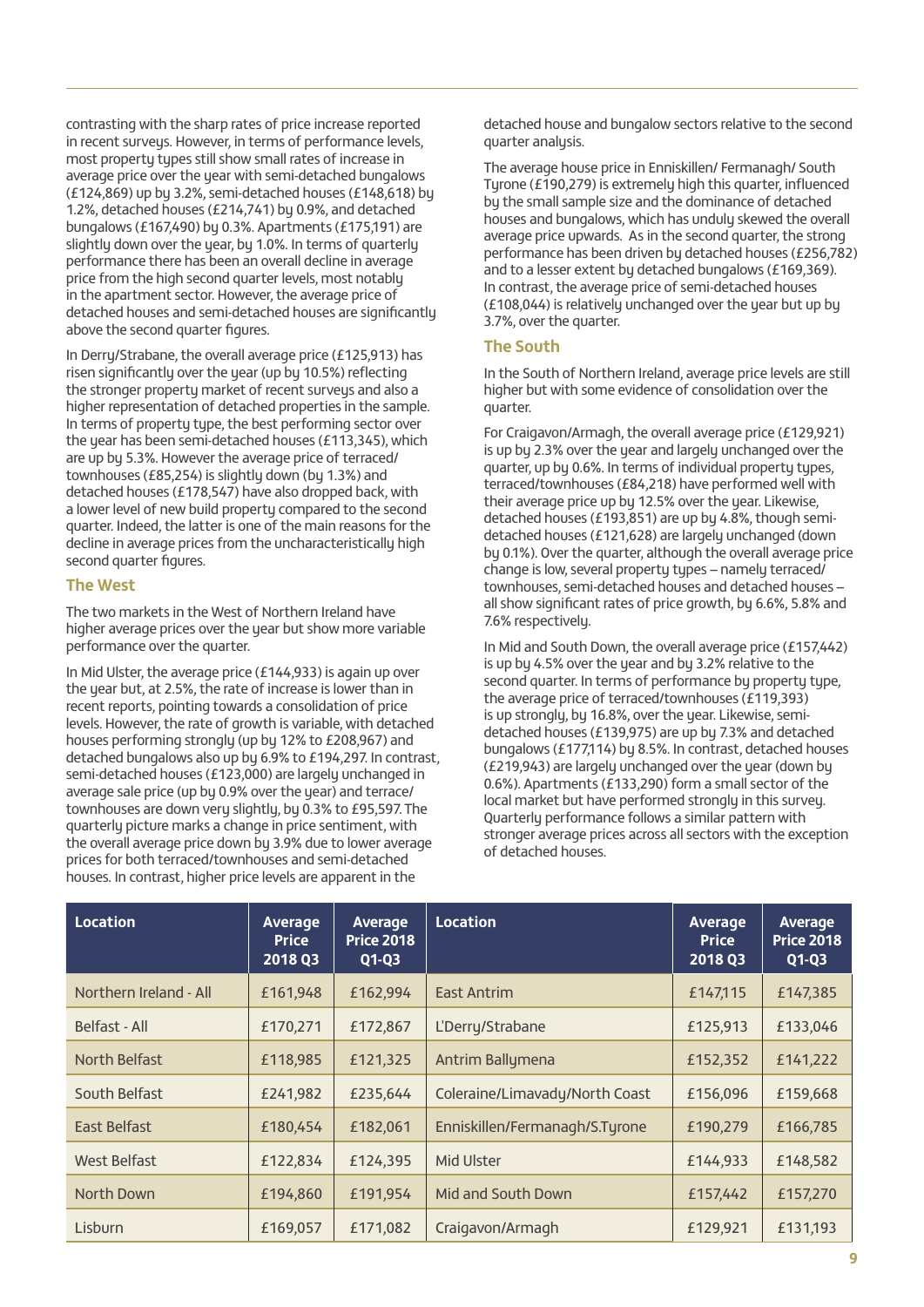

### The House Price Index

The long-term house price index is calculated relative to price levels for each property type at the base quarter for the survey, the final quarter of 1984. The overall index, standing at 582.55 is effectively unchanged representing the stable market conditions this quarter.

The pattern of the house price index since its rapid fall during 2008-2010 has been one of uneven performance. After trending downwards over the period 2011-2013, the overall picture since 2014 has been an upward trajectory for the index at an uneven rate, punctuated by periods of both slightly higher and lower average prices.

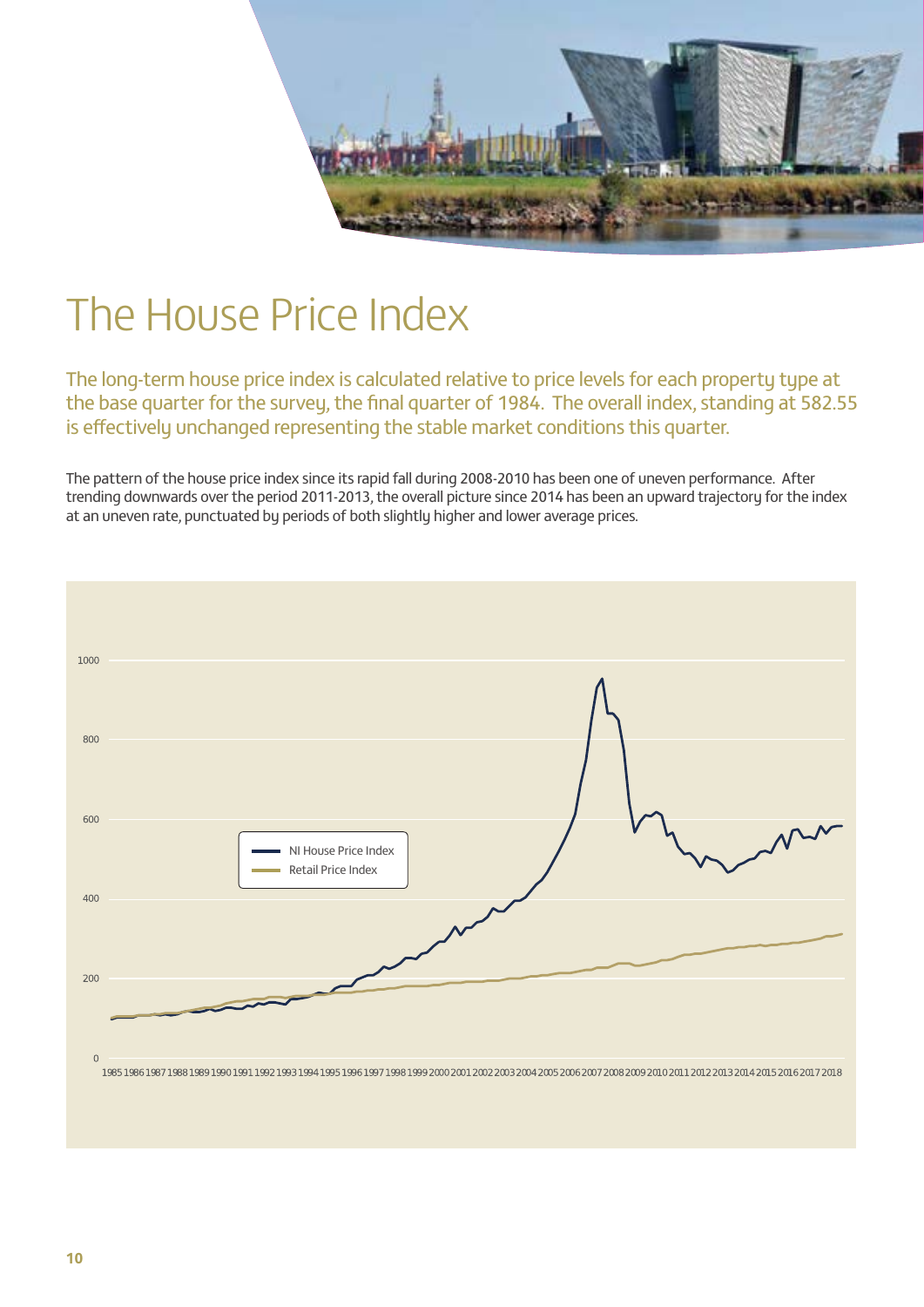### Contributors

Alexander, Reid & Frazer AMPM Properties Armoy Homes Property Services Armstrong Gordon Best Property Services Bill McCann Estate Agency Bill McKelvey Estate Agents Blair & Boyd Brian A. Todd & Co. Brian O'Hare Estate Agents Brian Wilson Estate Agents Brice & Co. Estate Agents Burns & Co. Cookstown Property Services Corry & Stewart Ltd Country Estates Cowley Property CPS Property Curran Associates Dallas Real Estate D A McLernon Estate Agents Daniel McGeown Estate Agents Donnybrook Estate Agents Dougan Property Eadie McFarland & Co. Eddie O'Connor Estate Agents Eoin Lawless Estate Agent Falloon Estate Agents Frank A McCaughan & Son Fred Dalzell & Partners Gerry O'Connor Estate Agent HA McIlwrath & Sons Ltd Hampton Estates Hanna Hillen Estates Harru Clarke & Co. Harte & McGarrigle Ltd Homes Independent HR Douglas & Sons Hunter Campbell J. A. McClelland & Sons James Wilson & Son JG Fleming John Grant Limited John McQuoid & Sons John Minnis Estate Agents & Property Consultants John V Arthur Estate Agents Jones Estate Agents Joyce Clarke Estate Agents Kieran Taggart Estate Agency Lindsay Fyfe & Co. Lindsay Shanks Kerr Group Estate Agents Mannelly & Co. Ltd Mark McAlpine & Co.

Martin & Dunlop McAfee Properties & Mortgages McClearu's McClelland Salter McDonagh Property Consultants & Chartered Surveyors MacFarlane & Smyth McGlone McCabe McMillan Estate Agents Michael Chandler Estate Agents Michael Hannath Property Consultancy & Estates Agents Mid Ulster Properties Montgomery Finlay & Co. Morris Estate Agents Mortgage/Property Sales & Rentals Ltd Neill Estate Agents Norman Devlin Property Consultants & Surveyors Norman Morrow & Co. Oakland Estate Agents O'Reilly Property Services Paul O'Keefe Estate Agents Peter Rogers Estate Agents Philip Tweedie And Company Pinkertons Pinpoint Property PJ Bradley Property Services PJ McIlroy & Son Pollock Estate Agents Premier Properties Quinn & Company RA Noble & Co. Auctioneers & Estate Agents Rainey & Gregg Property & Mortgage Centre R Benson & Son Reeds Rains Robert Ferris Estate Agents Robert Wilson Estate Agency Group Robert Quigley Estate Agents Rodgers & Browne Sawyer & Co. Shanks & Company Estate Agents Simon Brien Residential Smyth Leslie & Co Stanley Best Estate Agents Stephen Carson Stevenson & Cumming Taylor & Co. Templeton Robinson Tim Martin & Co. Ulster Property Sales Vision Property Agents Wylie Estate Agents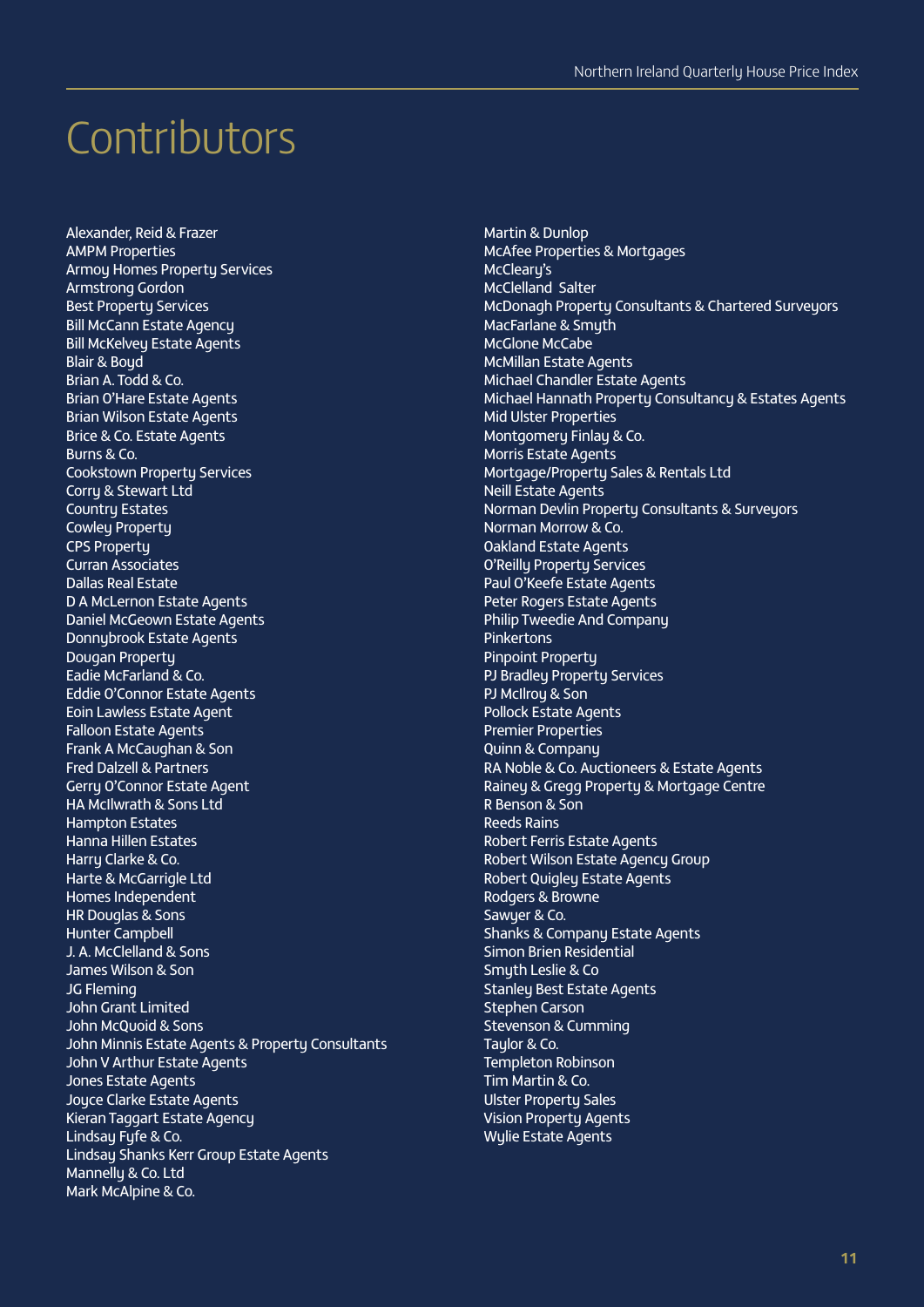

# **Community Planning and Governance**

PgDip/MSc

Well-being • Place-shaping • Collaborative Governance • Service Delivery Leadership • Performance Management • Resilient Communities Empowerment • Regeneration

For further information please contact:

**Dr Linda McElduff** Programme Director **E:** | **T:** +44 (0)28 9036 6217

### **ulster.ac.uk/courses**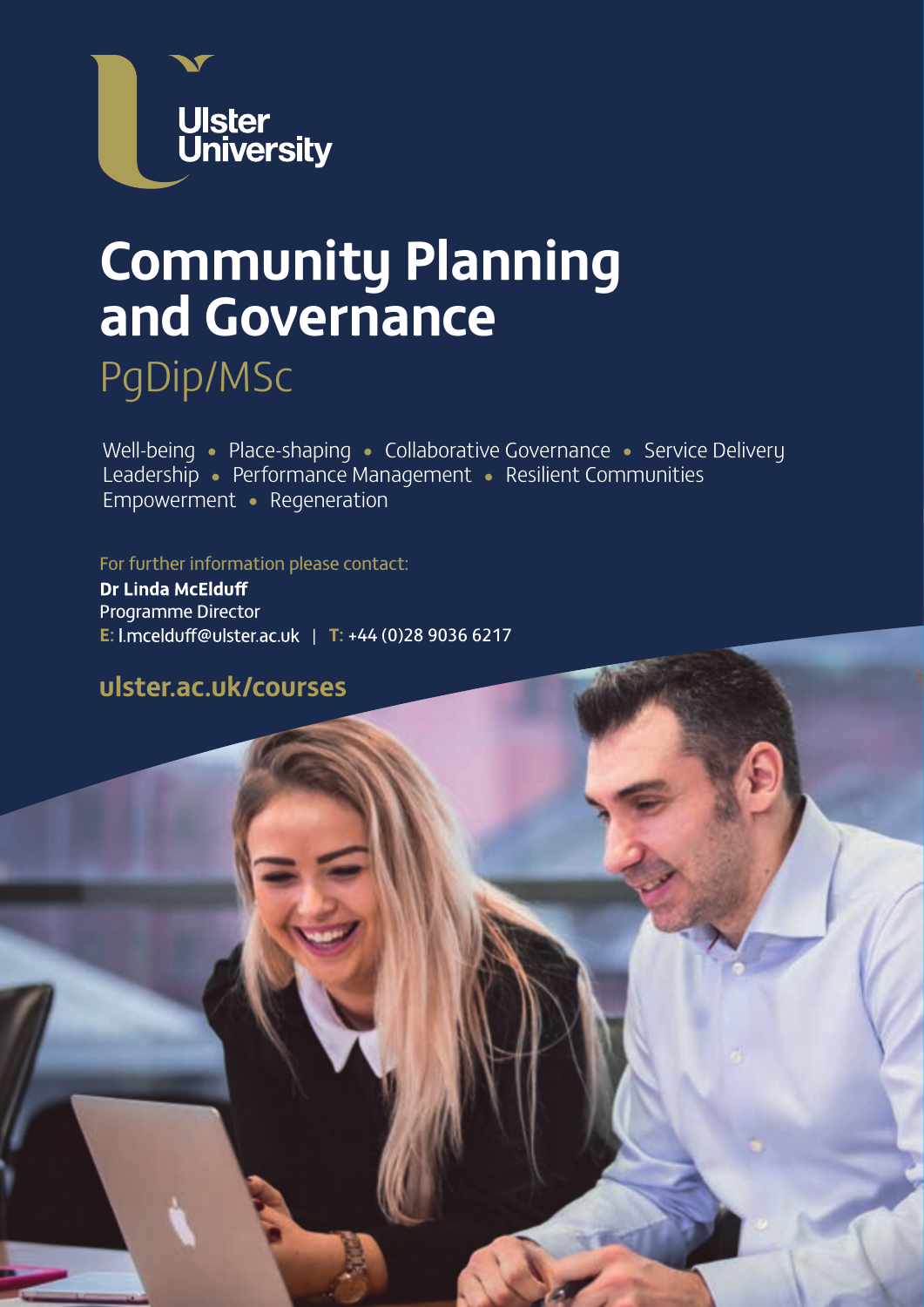# **Real Estate** PgCert/PgDip/MSc

RICS Accreditation • Asset Management • Investment • Property Acquisitions Financial Analysis • Economics • Strategic Decision Making • Sustainability Valuation • International Real Estate

For further information please contact:

**Dr Jasmine LC Lim** Programme Director **E:** lc.lim@ulster.ac.uk | **T:** +44 (0)28 9036 8562